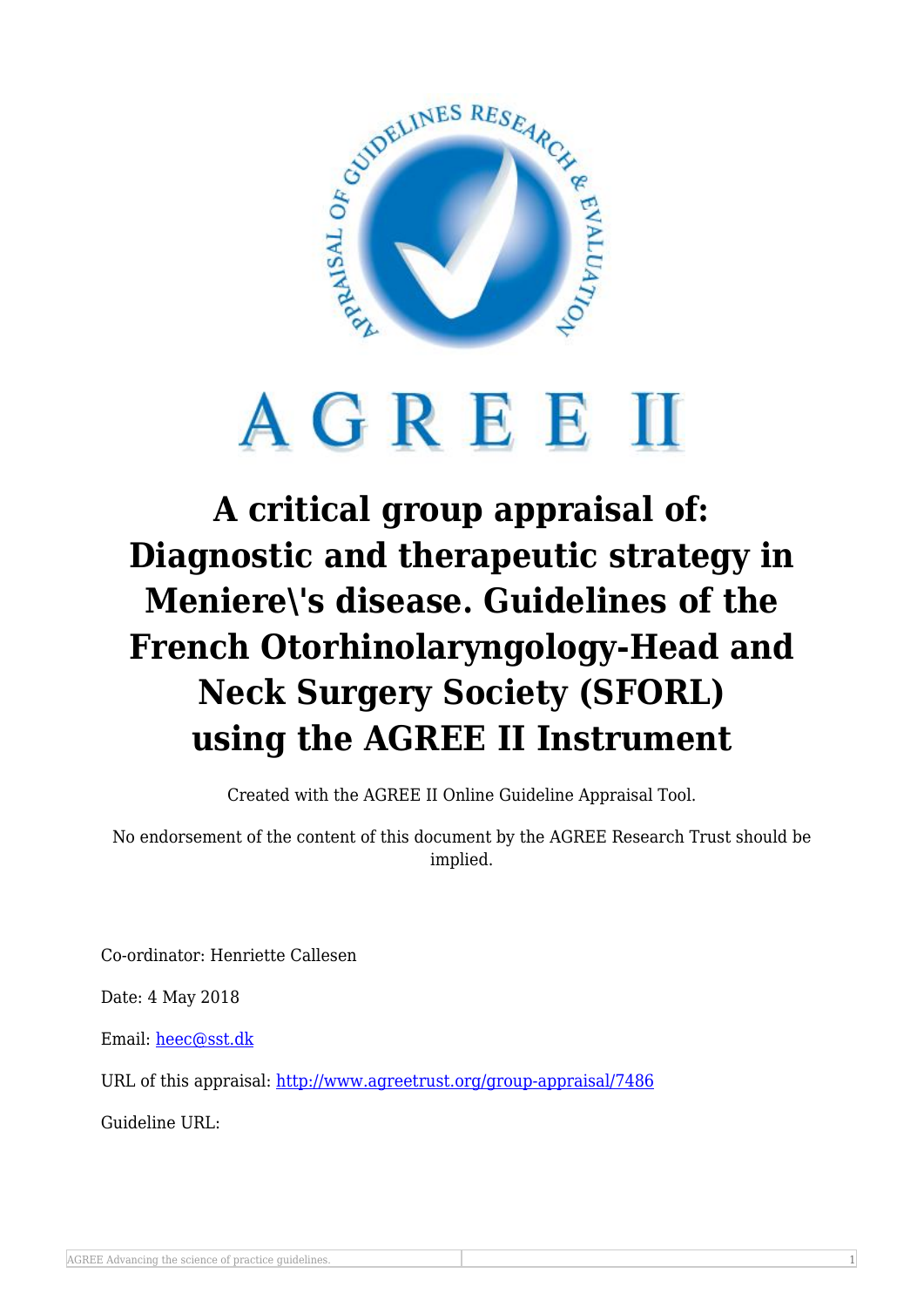|     | Domain 1   Domain 2   Domain 3   Domain 4   Domain 5   Domain 6   OA 1   OA 2 |     |     |     |     |     |                                                |
|-----|-------------------------------------------------------------------------------|-----|-----|-----|-----|-----|------------------------------------------------|
| 94% | 50%                                                                           | 36% | 50% | 33% | 63% | 67% | Yes - 1, Yes with<br>modifications - 1, No - 0 |

| Domain 1. Scope and Purpose       |             |                |  |  |  |  |  |  |
|-----------------------------------|-------------|----------------|--|--|--|--|--|--|
|                                   | Appraiser 1 | Appraiser 3    |  |  |  |  |  |  |
| Item 1                            | 6           | 7              |  |  |  |  |  |  |
| Item <sub>2</sub>                 | 6           | 7              |  |  |  |  |  |  |
| Item <sub>3</sub>                 | 7           | 7              |  |  |  |  |  |  |
|                                   |             |                |  |  |  |  |  |  |
| Domain 2. Stakeholder Involvement |             |                |  |  |  |  |  |  |
|                                   | Appraiser 1 | Appraiser 3    |  |  |  |  |  |  |
| Item 4                            | 1           | 6              |  |  |  |  |  |  |
| Item <sub>5</sub>                 | 1           | $\overline{2}$ |  |  |  |  |  |  |
| Item <sub>6</sub>                 | 7           | 7              |  |  |  |  |  |  |
|                                   |             |                |  |  |  |  |  |  |
| Domain 3. Rigour of Development   |             |                |  |  |  |  |  |  |
|                                   | Appraiser 1 | Appraiser 3    |  |  |  |  |  |  |
| Item 7                            | 1           | 3              |  |  |  |  |  |  |
| Item <sub>8</sub>                 | 5           | $\overline{2}$ |  |  |  |  |  |  |
| Item 9                            | 4           | 4              |  |  |  |  |  |  |
| Item 10                           | 4           | 3              |  |  |  |  |  |  |
| Item 11                           | 5           | 6              |  |  |  |  |  |  |
| Item 12                           | 5           | 5              |  |  |  |  |  |  |
| Item 13                           | 1           | 1              |  |  |  |  |  |  |
| Item 14                           | 1           | 1              |  |  |  |  |  |  |
|                                   |             |                |  |  |  |  |  |  |
| Domain 4. Clarity of Presentation |             |                |  |  |  |  |  |  |
|                                   | Appraiser 1 | Appraiser 3    |  |  |  |  |  |  |
| Item 15                           | 3           | 4              |  |  |  |  |  |  |
| Item 16                           | 6           | 6              |  |  |  |  |  |  |
| Item 17                           | 1           | 4              |  |  |  |  |  |  |
|                                   |             |                |  |  |  |  |  |  |
| Domain 5. Applicability           |             |                |  |  |  |  |  |  |
|                                   | Appraiser 1 | Appraiser 3    |  |  |  |  |  |  |